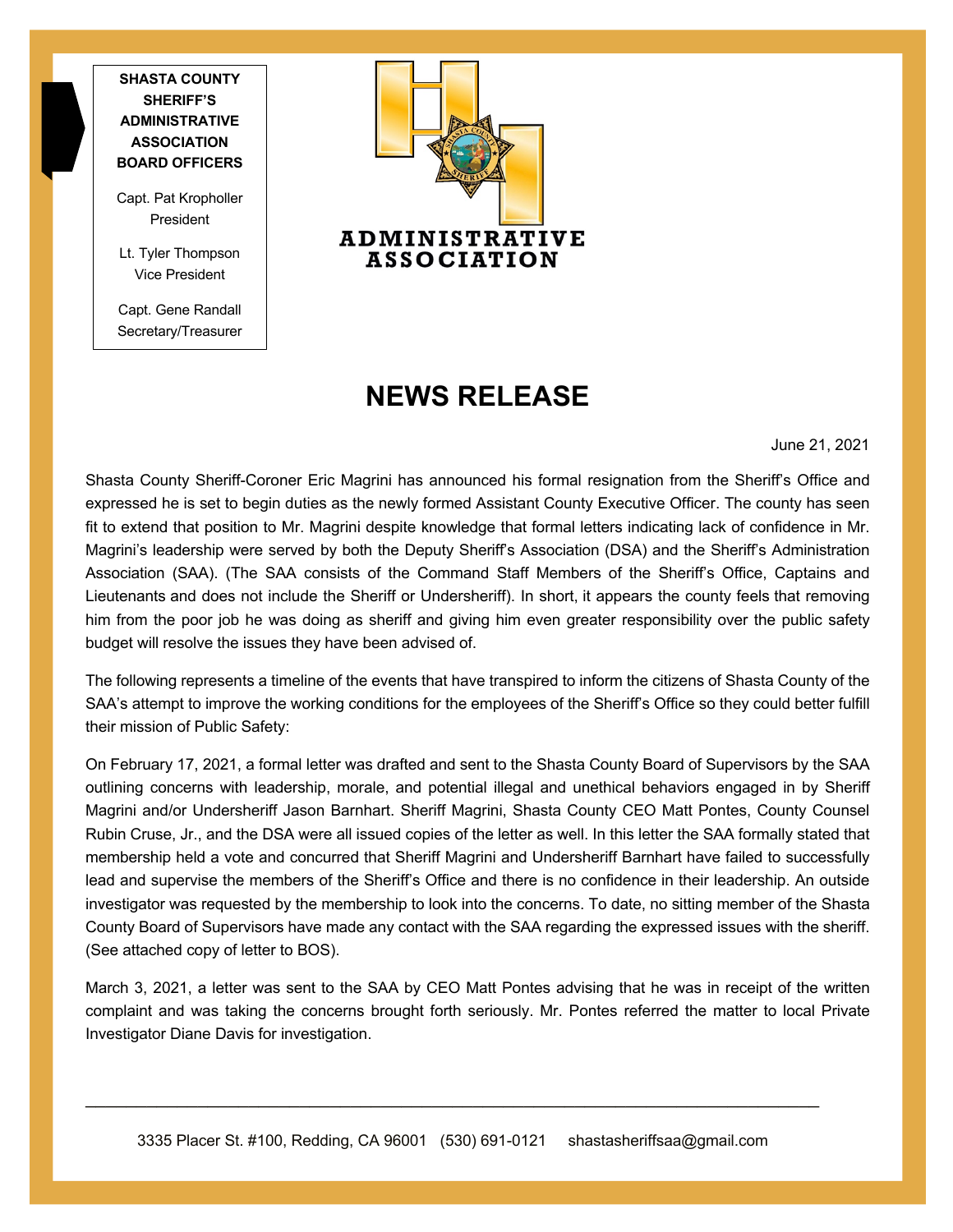March 4, 2021, a letter was drafted by the SAA and sent to CEO Pontes regarding the county choosing Diane Davis as investigator. Due to her previous working relationship with many of the Sheriff's Office personnel/administration, the SAA again requested an outside investigator to prevent any conflict-of-interest concerns and to preserve transparency.

March 10, 2021, a letter was sent to the SAA from CEO Pontes stating that while he had confidence in Ms. Davis, the county had retained the services of Ellis & Makus, LLC to conduct the investigation.

March 23, 2021, Attorney Leslie Ellis contacted the SAA to introduce herself and set up interviews. SAA Board Members inquired regarding the goals of the investigation, how the results would be released and whether Ms. Ellis was authorized to compel personnel to comply with interviews. Ms. Ellis stated she was contracted by Shasta County and answered directly to CEO Matt Pontes. She further stated the results of the investigation would most likely be classified as attorney/client work product and any release would be up to her client. She was not authorized to compel compliance with interviews.

As a result, the SAA had concerns that the investigation would not be transparent and chose to seek the advice of outside council. Ms. Ellis set an interview with the SAA President for April 7, 2021. The president later cancelled that meeting advising her that he'd prefer to be represented by counsel when interviewed and that his attorney would be contacting her due to concerns that he should be protected under both the Whistleblower Protection Act (California Government Code § 8547.1, et seq.) and California Labor Code § 1102.5. On the advice of outside counsel, the SAA President began drafting a detailed letter regarding the concerns the SAA had referenced in the February 17, 2021, letter.

April 7, 2021, a letter was received from CEO Pontes demanding the referenced letter be provided to Ms. Ellis by April 9, 2021, or he would consider the matter to be abandoned by the SAA. The requested letter was submitted to Ms. Ellis via outside counsel representing the SAA President on April 8, 2021.

April 8, 2021, The SAA President presented a fourteen-page document drafted with assistance of counsel detailing the issues that were referenced in the February 17, 2021, letter to the Board of Supervisors. Ms. Ellis was to review the letter, conduct interviews of the witnesses as well as other staff and then recontact the SAA President's counsel to arrange for a follow up interview and request any documents she still required for her investigation. Despite interviewing many Sheriff's Office Administrators, Deputies and Support Staff, Ms. Ellis never sent any additional questions to the SAA President for follow up nor did she request any additional documents.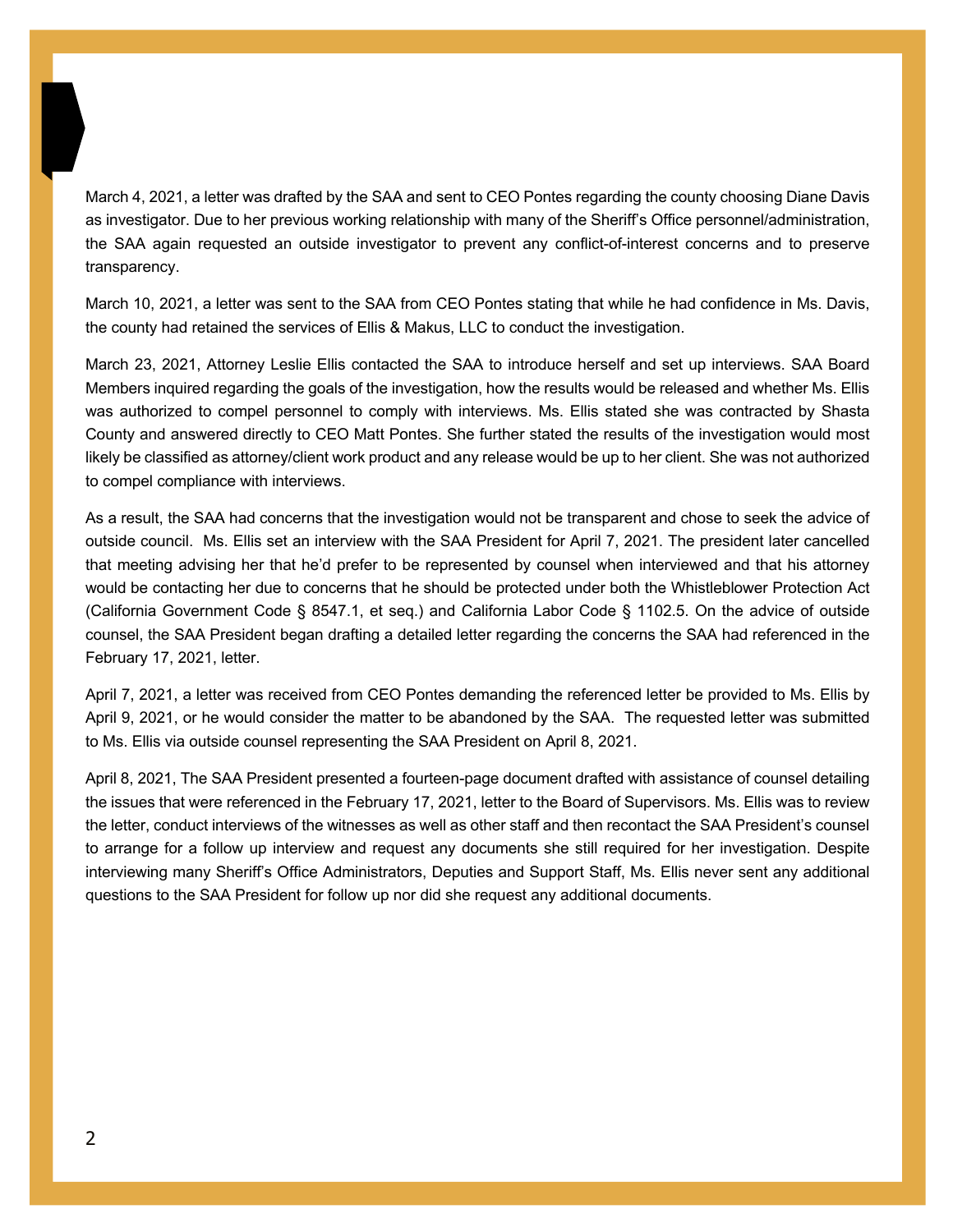June 14, 2021, a letter was received by the SAA via email from the Office of County Counsel, Rubin Cruse Jr. The letter was titled: *Re: Completion of the Investigation of February 17, 2021, Complaint*. The letter states there were 15 areas of concern identified. Of those the investigator found 11 areas were not sustained and 4 sustained. Of those that were sustained, they list reasons such as "inadvertent mistakes" made in the hiring process, or statements made by the Sheriff were in "jest or out of frustration" but weren't intentional misconduct. The illegal behavior referenced by the SAA letter was not addressed.

Mr. Cruse also stated that due to the SAA President declining to be interviewed or provide Ms. Ellis with documentation, she concluded her investigation based on interviews with other witnesses. The SAA President did not decline to be interviewed and had provided a detailed written account of the events that had transpired during Mr. Magrini's tenure. Ms. Ellis never made any formal request for further documentation, nor did she forward any additional questions. Additionally, most of the information provided by the SAA President could be corroborated by other witnesses.

Based on the SAA's internal review of the investigation process and voluntary statements made by those who were interviewed, the SAA has concluded that the results of the investigation are inherently inaccurate or may have been poorly presented to County Counsel. As the body of the investigation has not been made available to the association, or the public, there is no way to ensure that the investigator properly documented statements made by those she interviewed which would have clearly indicated that the matters presented for investigation were sustained.

County Counsel ended the letter by stating that since Mr. Magrini was taking another position, the problem is essentially solved, and the Board of Supervisors would no longer have any direct role in overseeing the complaints against Eric Magrini as Sheriff-Coroner. Essentially the SAA has been informed Mr. Magrini will not have to worry that the investigation will be re-opened and there will be no accountability for his unethical/illegal behavior, the hostile working environment employees of the Sheriff's Office had to endure, nor will he ever have to answer to the citizens of Shasta County for his failure to discharge the duties of Sheriff-Coroner in a manner they deserved. In order to move forward, any future Sheriff-Coroner appointee will need to repair the damaged relationships that have occurred both within the Sheriff's Office and with allied agencies. It is imperative that personnel of the Sheriff's Office be given the support they require to live up to their mission of serving all citizens of Shasta County with pride and excellence.

Any further information should be directed to a member of the SAA Board of Directors using the listed contact information.

**\*\*\***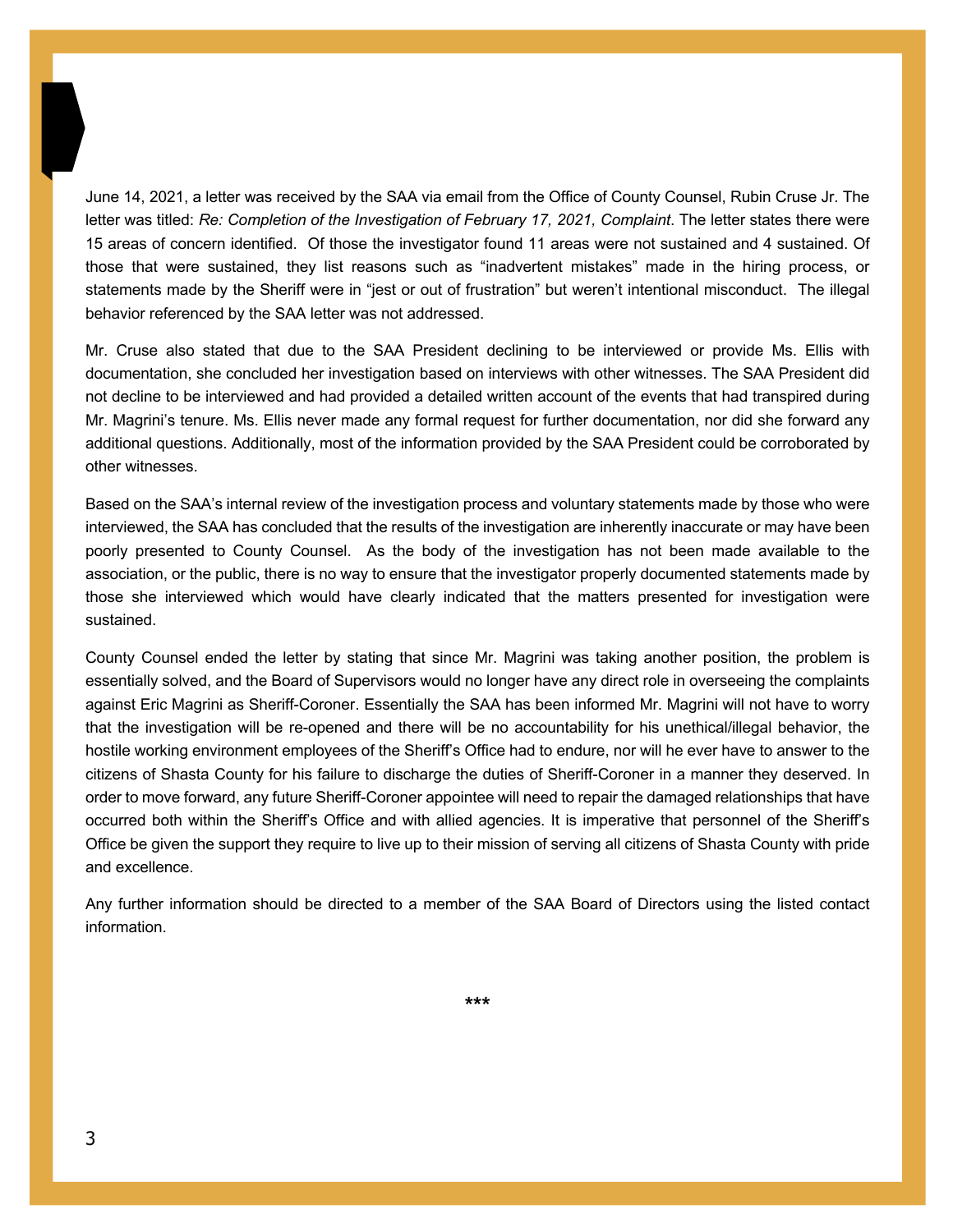**SHASTA COUNTY SHERIFF'S ADMINISTRATIVE ASSOCIATION BOARD OFFICERS**

Capt. Pat Kropholler President

Lt. Tyler Thompson Vice President

Capt. Gene Randall Secretary/Treasurer



February 17, 2021

1, Chair<br>Vice-Chair<br>12<br>3<br>4<br>of Supervisors<br>te 308B<br>Roard, Joe Chimenti, District 1, Chair Les Baugh, District 5, Vice-Chair Leonard Moty, District 2 Mary Rickert, District 3 Patrick Jones, District 4

Shasta County Board of Supervisors 1450 Court Street Suite 308B Redding, CA 96001

Dear Members of the Board,

The Shasta County Sheriff's Office is currently experiencing a decline in morale which has led to the loss of efficiency as an agency. The lack of effective communication between the department head and command staff has resulted in misinformation, mistrust and ultimately a loss in confidence in those who have been appointed to lead the department. It has also led to strained relationships with local allied agencies which can impede the ability of the agencies to function together cohesively in times of crisis.

\_\_\_\_\_\_\_\_\_\_\_\_\_\_\_\_\_\_\_\_\_\_\_\_\_\_\_\_\_\_\_\_\_\_\_\_\_\_\_\_\_\_\_\_\_\_\_\_\_\_\_\_\_\_\_\_\_\_\_\_\_\_\_\_\_\_\_\_\_\_\_\_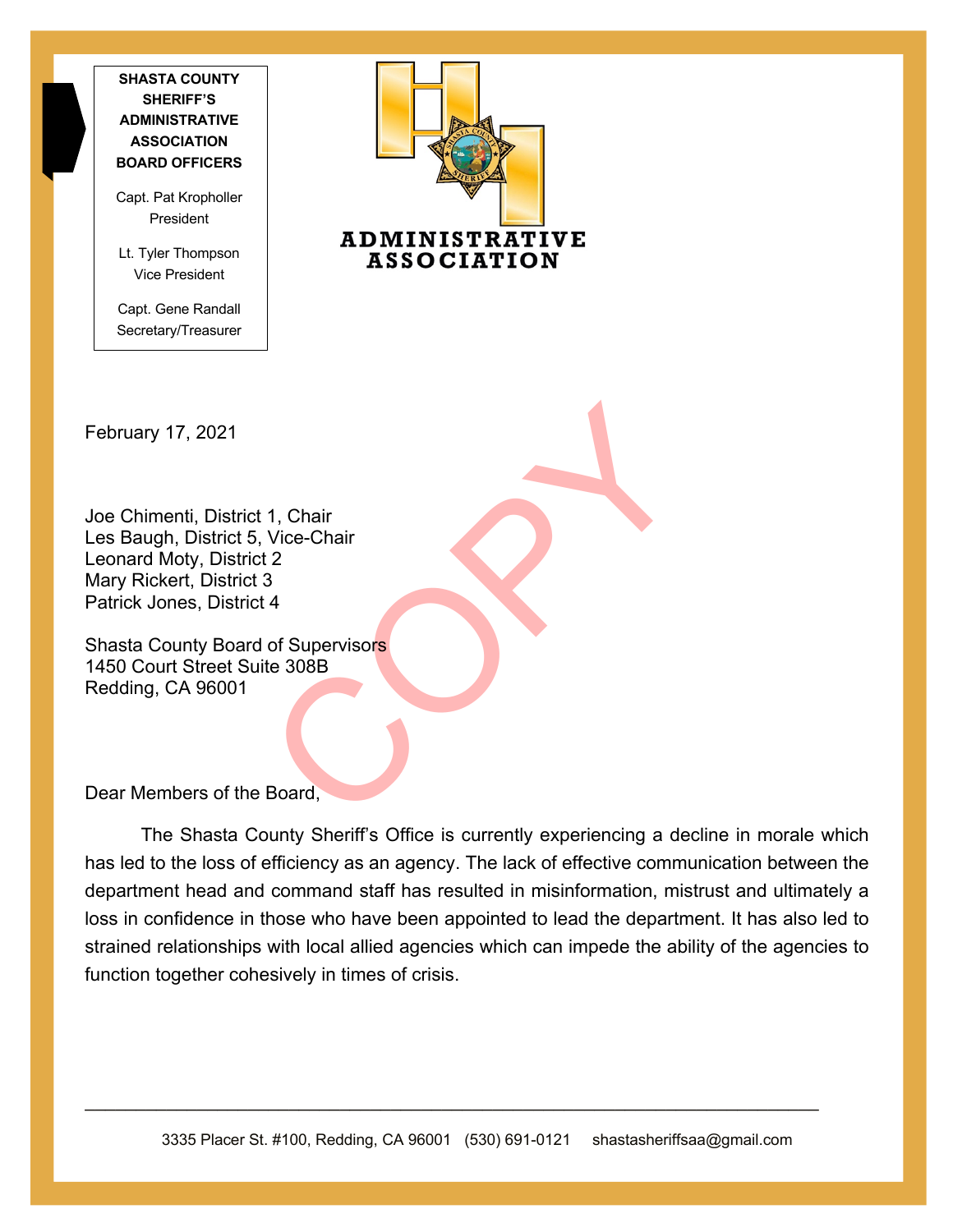is the DSA had previously addressed with him. Shen't do anything to me anyway". He further went on to who were "leading the push", the intent of the req rest methods provided. The three division commanders or the equal to Appointed Sheriff Eric Magrini and Undersheriff Jason Barnhart were made fully aware of the specific concerns of line staff and of those in management on multiple occasions, most recently, on January 6, 2021 by the three division commanders. These concerns have been reluctantly acknowledged but then ultimately ignored. The lack of true concern is evident by the Sheriff stating that there would be weekly meetings to work on resolving the issues until all had been solved. However, there was only one follow up meeting on January 13, 2021 no resolutions were identified, and no further meetings scheduled. At the January 13, 2021 meeting Sheriff Magrini was advised there had been a poll taken by the Deputy Sheriff's Association (DSA) to determine if they would issue a formal vote of "no confidence". This was brought to his attention to reiterate the issues the DSA had previously addressed with him. Sheriff Magrini's response was "f--k 'em, they can't do anything to me anyway". He further went on to request the names of the parties in the DSA who were "leading the push", the intent of the request was retaliatory in nature, but no specific methods provided. The three division commanders also formally advised the Sheriff that the working environment had become extremely hostile, to the point where both support and sworn staff are avoiding having to set foot on the third floor of the office (administration). Neither the Sheriff or the Undersheriff addressed the hostile working environment or put forth any potential solutions to repair the issues brought to their attention.

Additionally, there have been serious breaches of ethical and legal conduct by Sheriff Magrini, which include but are not limited to misuse of law enforcement systems, misuse of public/grant funding, providing false public statements and purposely concealing documents to prevent public records requests. All of these occurrences have been witnessed by either one or more command, line or support staff members.

On January 27, 2021 the Deputy Sheriff's Association held a vote that confirmed their membership has "no confidence" in the Sheriff and Undersheriff. They served a letter detailing their concerns to Sheriff Magrini on February 8, 2021 and a copy was sent to the Sheriff's Administrative Association (SAA), that letter is attached. The issues they bring forth are ones they have been attempting to resolve with the Sheriff for approximately one year.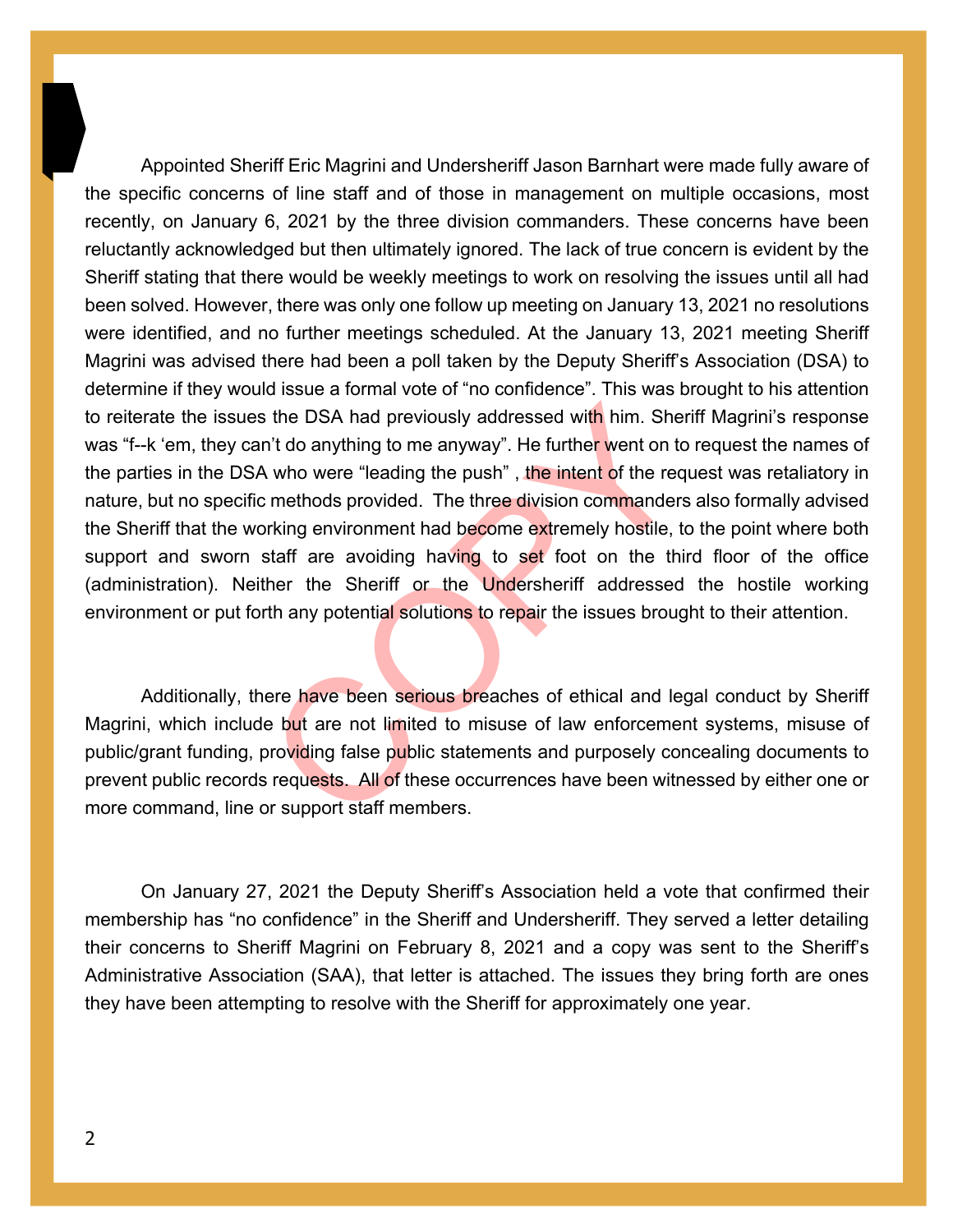It appears that all attempts to mitigate the concerns have been exhausted and it is evident that the only recourse is to bring the issues to the attention of the Board of Supervisors and the community. Therefore, it is with deep disappointment that the Sheriff's Administrative Association has also voted that Sheriff Magrini and Undersheriff Barnhart have failed to successfully lead and supervise the members of the Sheriff's Office and there is no confidence in their leadership. The Sheriff has gone on record to state that his leadership philosophy is to "divide and conquer" which has led to the hostile and unproductive working environment that exists today.

x bring this to the attention of the Board of Supervison e retained to review the actions of the Sheriff and the It is imperative that an outside investigator is used for vindictive and retaliatory behavior. The only velo We respectfully bring this to the attention of the Board of Supervisors and request that an outside investigator be retained to review the actions of the Sheriff and the operational functions of the Sheriff's Office. It is imperative that an outside investigator is used as Sheriff Magrini has shown a propensity for vindictive and retaliatory behavior. The only way to ensure a fair, transparent and complete review is conducted is to protect the anonymity of the personnel that will need to be interviewed. To further provide an example of Sheriff Magrini's vindictiveness, pertaining to his views of the BOS, on January 11, 2021 in response to the BOS request for additional security, the Sheriff relayed that he felt games are being played between BOS members, Moty, Jones and Baugh, he didn't want to be caught up in their games. The Sheriff doesn't trust any BOS members after the BOS vote on December 15, 2020 in which the board "went against their word to give him the raise he'd been promised." As a result of that animus, of the fifteen deputies requested by the BOS for security, Sheriff Magrini only sent two. Those two deputies were given instruction to stay off site and respond to emergencies only.

As dedicated professionals we feel that the safety of our community is paramount, and it cannot be achieved effectively under the current conditions that exist within the Sheriff's Office. If resolution cannot be achieved, our only option will be to make notification to the California Attorney General or determine if recall proceedings are feasible, our hope is that this will not be necessary. Our primary objective is to ensure that all Sheriff's Office personnel are treated fairly, respectfully and provided the support they are entitled, through effective and engaged leadership.